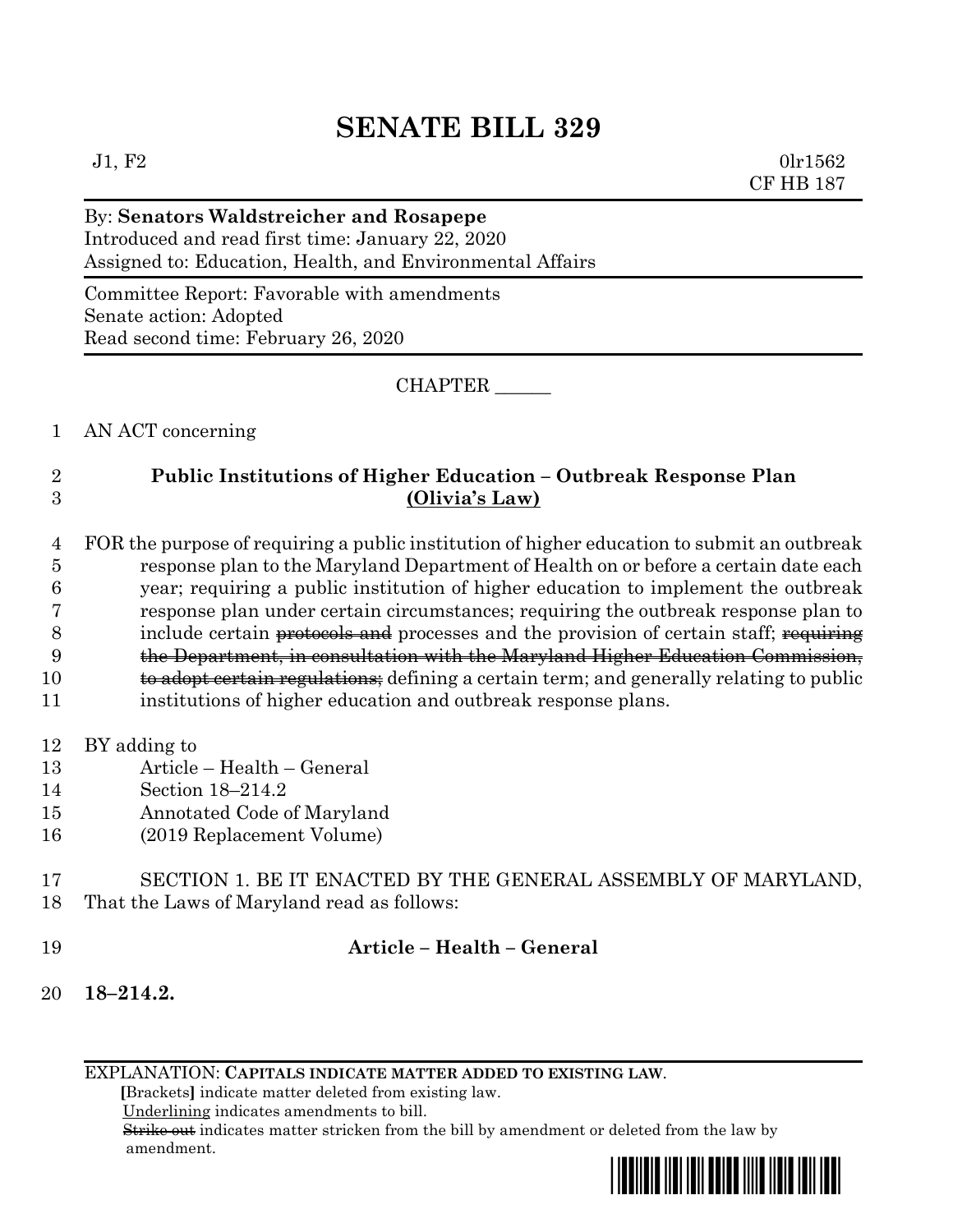**SENATE BILL 329**

 **(A) (1) IN THIS SECTION, "PUBLIC INSTITUTION OF HIGHER EDUCATION" MEANS:**

 **(1) (I) A PUBLIC SENIOR HIGHER EDUCATION INSTITUTION, AS DEFINED IN § 10–101 OF THE EDUCATION ARTICLE; AND**

**(2) (II) A COMMUNITY COLLEGE.**

 **(2) A PUBLIC INSTITUTION OF HIGHER EDUCATION DOES NOT INCLUDE AN INSTITUTION WITHOUT RESIDENTIAL HOUSING OR A HEALTH CENTER.**

 **(B) (1) ON OR BEFORE AUGUST 1 EACH YEAR, BEGINNING IN 2021, EACH PUBLIC INSTITUTION OF HIGHER EDUCATION SHALL SUBMIT AN OUTBREAK RESPONSE PLAN TO THE DEPARTMENT.** 

 **(2) IF THERE IS AN OUTBREAK OF A LIFE–THREATENING CONTAGIOUS DISEASE OR SIMILAR HEALTH EMERGENCY AT A PUBLIC INSTITUTION OF HIGHER EDUCATION, THE PUBLIC INSTITUTION OF HIGHER EDUCATION SHALL IMPLEMENT THE OUTBREAK RESPONSE PLAN REQUIRED UNDER PARAGRAPH (1) OF THIS SUBSECTION.**

 **(C) THE OUTBREAK RESPONSE PLAN REQUIRED UNDER SUBSECTION (B) OF THIS SECTION SHALL BE CUSTOMIZED TO THE PUBLIC INSTITUTION OF HIGHER EDUCATION AND INCLUDE:**

 **(1) A PROTOCOL FOR ISOLATING AND COHORTING INFECTED INDIVIDUALS UNTIL A HEALTH CARE PROVIDER DETERMINES THAT THE ISOLATED INDIVIDUAL IS NO LONGER A THREAT TO THE STUDENTS, FACULTY, AND STAFF OF THE PUBLIC INSTITUTION OF HIGHER EDUCATION;**

 **(2) (1) A PROCESS FOR EXPEDIENTLY NOTIFYING STUDENTS, FAMILIES OF STUDENTS, FACULTY, AND STAFF OF:**

 **(I) THE OUTBREAK OF A LIFE–THREATENING CONTAGIOUS DISEASE OR SIMILAR HEALTH EMERGENCY;**

 **(II) SUBPOPULATIONS THAT ARE AT HIGH RISK OF SEVERE COMPLICATIONS FROM THE LIFE–THREATENING CONTAGIOUS DISEASE OR SIMILAR HEALTH EMERGENCY;**

 **(III) GUIDANCE ON HOW STUDENTS, FAMILIES OF STUDENTS, FACULTY, AND STAFF CAN TAKE REASONABLE PROTECTIVE MEASURES; AND**